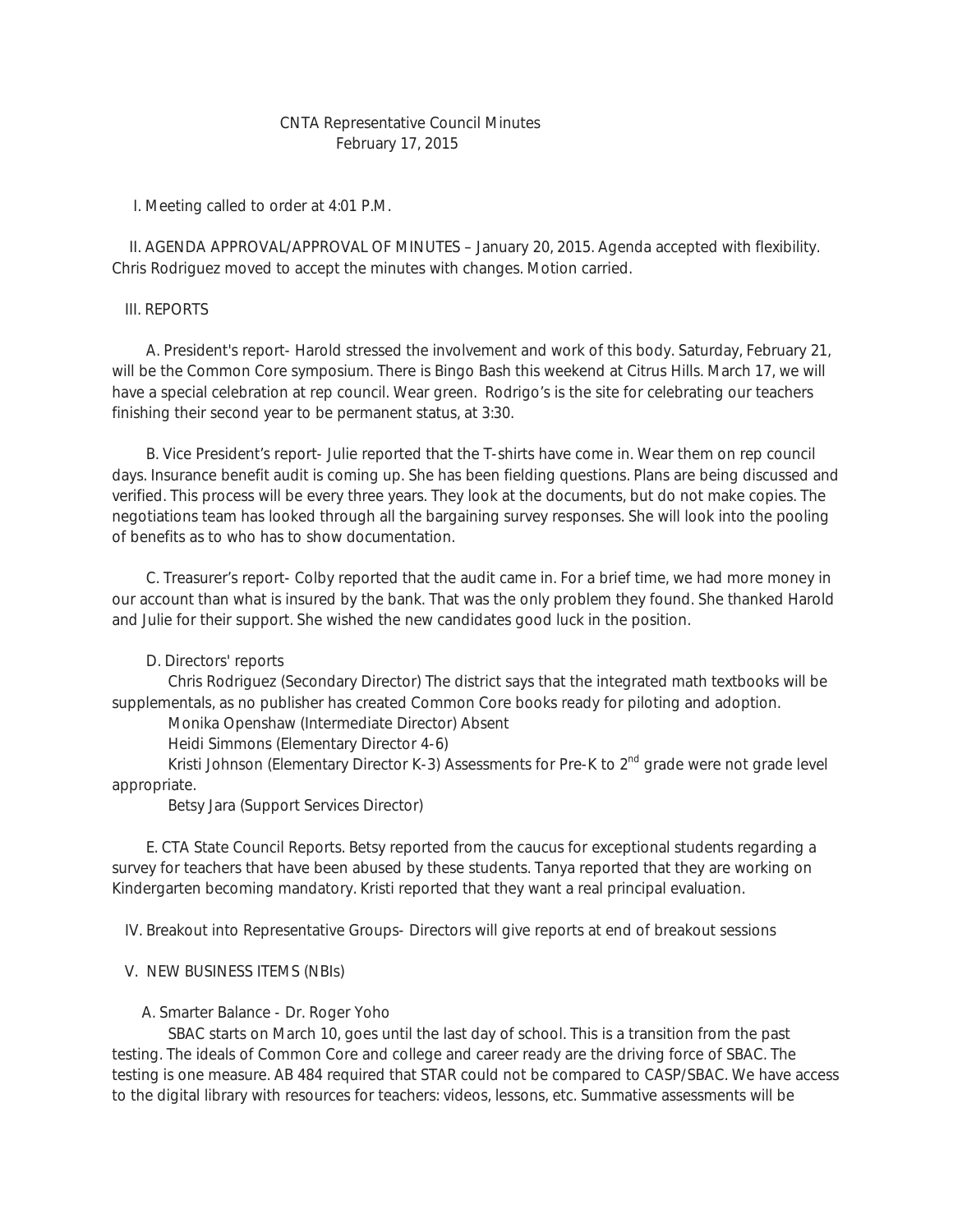adaptive. Students will come to questions that are very difficult as a result of getting questions correct from their own grade level. The test scores will go to parents and be available on Illuminate. There are universal tools for support. Designated supports for at the teacher's discretion for a particular student. Students on an IEP will have access to the accommodations. IT has been getting new labs up and running. High school asked who is responsible for teaching kids how to navigate through the test. The interim testing will help with that. No one has been required to take and score the interim test. How will students be compared from the beginning to end of the testing window? The students should be tested from the oldest to youngest, due to the proportion of education being tested.

B. Other Means of Correction OMC - Mr. Reggie Thompkins & Dr. Mike Ilic

 ACP has not been eliminated. It is still a tool. There are progressive discipline guidelines that are being piloted. Suspension is available for A-E violations. Communication is still a problem. Teachers would like training on the documentation required. This could be one of the symposium days. Each situation is unique and needs to be investigated. Teachers need to know what A-E is. Administrators are not communicating to their site what the progressive discipline model looks like. This gets worse with admin turn over. Questions about truancy. OMC protects what is written in the IEPs.

C. NEA-RA delegate/local election candidates statements

- 1. 4:30 today is deadline for submitting your nomination form.
- 2. Candidates have opportunity to speak for one minute today.
- 3. Candidate pictures will be taken for website.

 Maria Macabales, Elections Chair, reported. Treasurer- Omar Mayen, Shane Hertzske Elementary- Jennifer De Vries Secondary- Chris Rodriguez NEA-RA- Loretta Arenas, Martha Santos, Shane Hertzske, Betsy Jara, Souphasith Bouasaysy Ethnic minority-unfilled

Dan moved to suspend the rules to vote by acclamation. Jeff Henrickson seconded. Motion carried. Paru Kwaitkowski moved to accept Jennifer De Vries for Elementary Director 4-6. Mike Pate seconded. Motion carried.

Keith moved to accept Chris Rodriguez as Secondary Director. Kristi seconded. Motion carried.

Each of the Treasurer candidates will give a one minute speech.

Omar Mayen is a teacher at Santiago for the past 9 years.

Shane Hertzke wants to get involved. She wants to represent the young teachers who are continuing not retiring.

Kristi Johnson moved that we accept the candidates to NEA-RA. Mike Pate seconded. Motion carried. CTA seats to NEA-RA are still being elected. Please vote.

 D. Principal's Survey- 600 have responded. It is still open until Friday. We need 50% or more per site to get adequate feedback. Reps need to push the teachers at their sites to fill this out.

 VII. Adjournment. Kristi Johnson moved to adjourn. Martha Santos seconded. Motion carried. Meeting closed at 5:50 P.M.